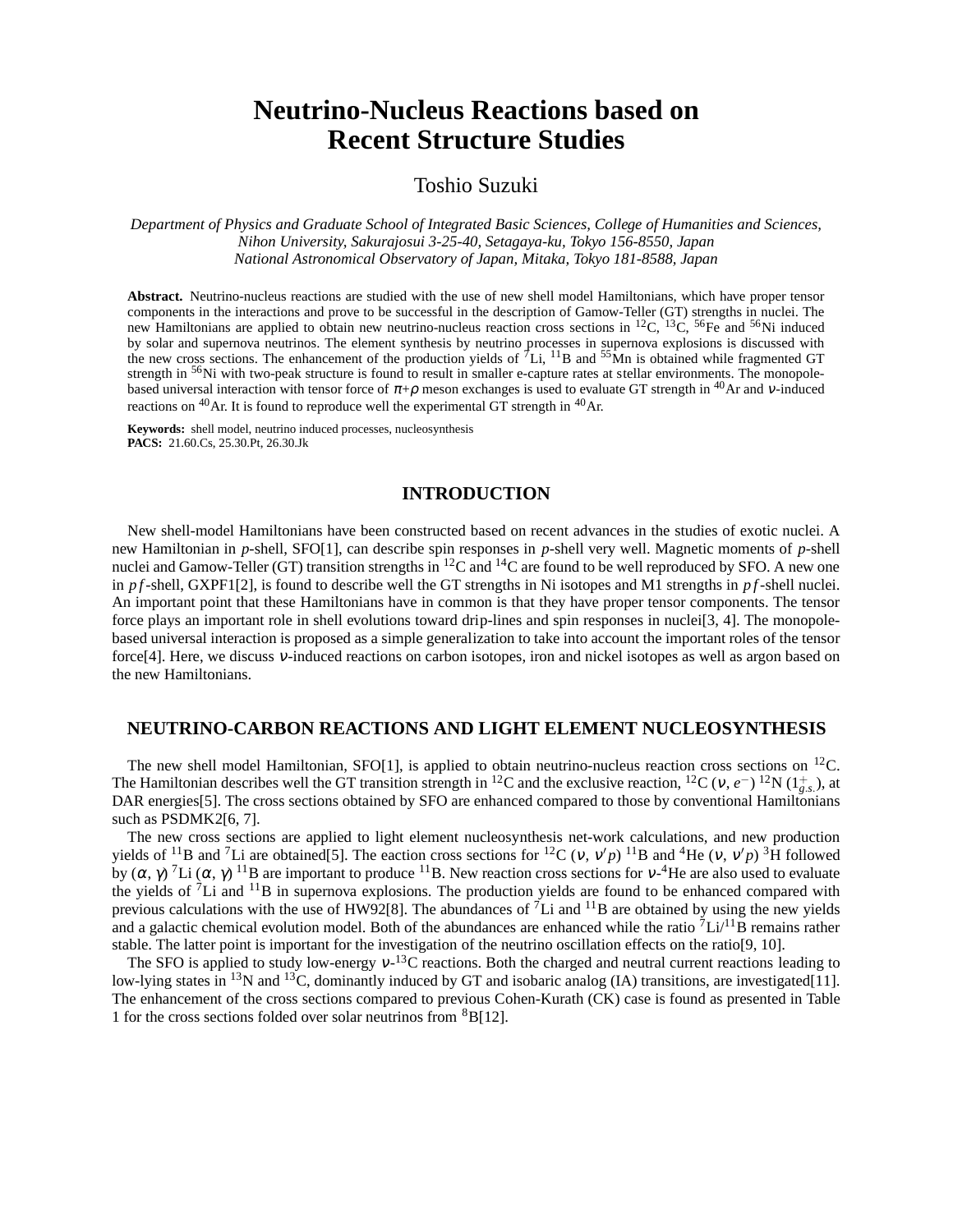**TABLE 1.** Charged-current and neutral-current neutrino capture cross sections on <sup>13</sup>C folded over <sup>8</sup>B solar  $v$ spectrum[12]. Cross sections for CK and SFO Hamiltonians are given in units of  $10^{-43}$  cm<sup>2</sup>.

|              | Reaction Final states                       |           | CK SFO      |
|--------------|---------------------------------------------|-----------|-------------|
| $(V_e, e^-)$ | $1/2_{g,s}^-$ + 3/2 <sup>-</sup> (3.50 MeV) | 10.7 13.4 |             |
| (v, v')      | $3/2^-$ (3.69 MeV)                          |           | $1.16$ 2.23 |

# **NEUTRINO-INDUCED REACTIONS ON** <sup>56</sup>**FE AND** <sup>56</sup>**NI**

Neutrino-induced reactions on iron and nickel isotopes as well as electron capture reactions on nickel isotopes are investigated by using a new shell-model Hamiltonian, GXPF1J[13]. Reaction cross sections for <sup>56</sup>Fe (v,  $e^{-}$ ) <sup>56</sup>Co induced by DAR neutrinos are obtained by GXPF1J for the GT and IA transitions (other multipolarities are evaluated by RPA) with the universal quenching factor for  $g_A^{eff}$  $\frac{eff}{A}/g_A$  =0.74. Calculated cross section,  $\sigma = 259 \times 10^{-42}$  cm<sup>2</sup>[14], reproduces the experimental value,  $\sigma_{exp} = (256 \pm 108 \pm 43) \times 10^{-42}$  cm<sup>2</sup>[15].

GT strengths for GXPF1J are more spread compared with those for KB3G[16]. In particular, the GT strength in <sup>56</sup>Ni for GXPF1J has two-peak structure [14], which has been confirmed by recent (p, n) reactions[17] (see Fig. 1(a)). As there is smaller amount of the strength in low energy region for GXPF1J, electron capture rates in stellar environments are found to be also small compared to those for KB3G[18] as shown in Fig. 1(b). Calculated capture rates obtained with GXPF1J reproduce the rates obtained from the experimental GT strength fairly well. As a possible consequence of small e-capture rates on <sup>56</sup>Ni, the lepton-to-baryon (or proton fraction)  $Y_e$  remains larger in statistical equilibrium conditions, which results in less abundances of <sup>58</sup>Ni and neuron-rich Ni isotopes.



**FIGURE 1.** (a) GT strength in <sup>56</sup>Ni obtained for GXPF1J and KB3G. Experimental data[17] are also shown. (b) Electron capture rates obtained for GXPF1J and KB3G as well as for experimental GT data.

The GT strength at higher excitation energy region, on the other hand, is found to enhance the proton knock-out cross sections,  $56$ Ni (v, v'p)  $55$ Co. The enhancement of the proton emission cross section leads to the enhancement of the production yield of <sup>55</sup>Mn by two successive e-capture processes[14]. This scenario of nucleosynthesis by the neutrino process now becomes more solid due to the recent experimental confirmation of the GT strength in <sup>56</sup>Ni.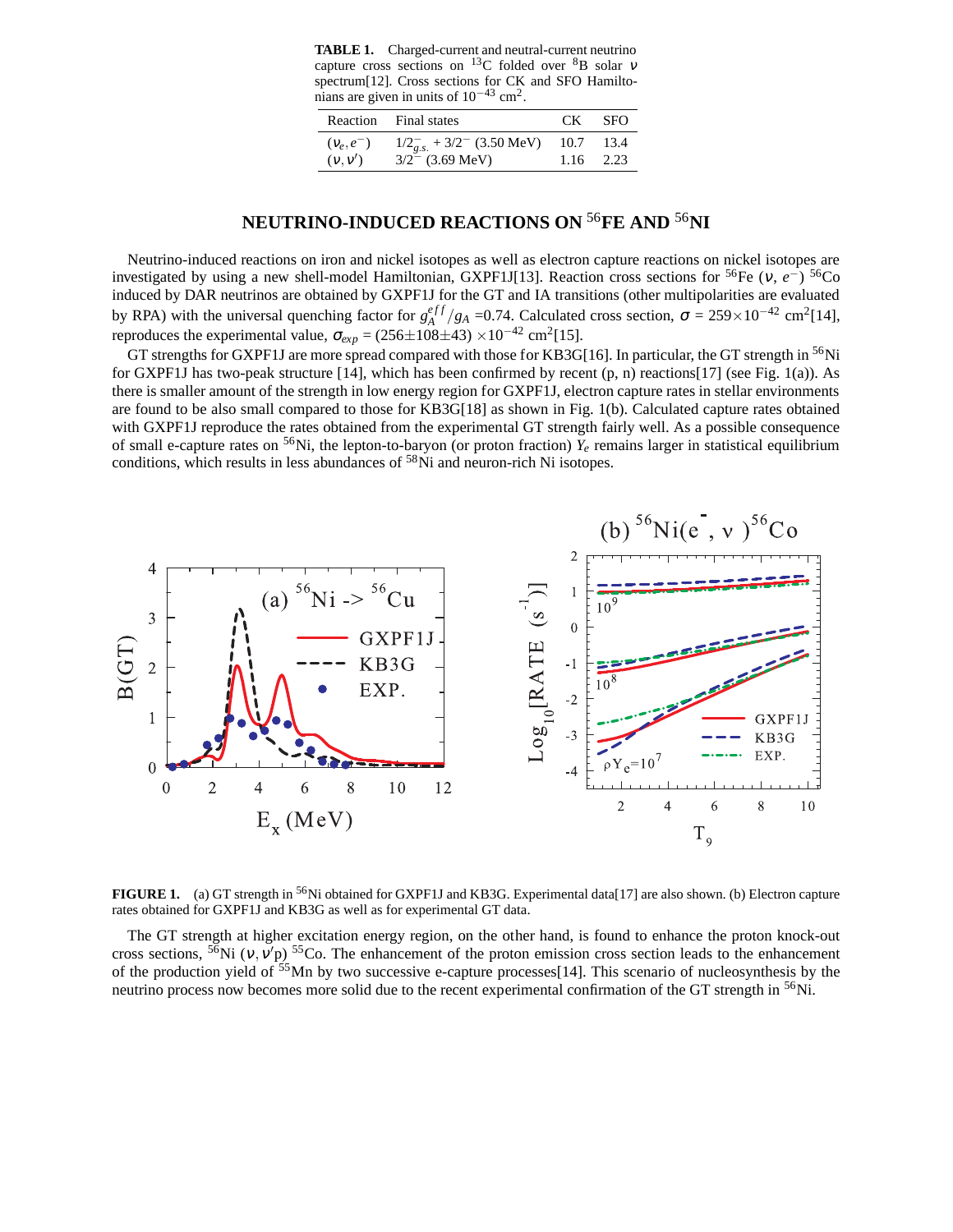# **NEUTRINO-INDUCED REACTIONS ON** <sup>40</sup>**AR**

A liquid Argon detector is quite important and excellent for the detection of core-collapse supernova neutrinos. A liquid Argon TPC (time projection chamber), proposed by the ICARUS Collaborations [19], can provide threedimensional imaging of ionizing events. Here, neutrino-induced reaction on <sup>40</sup>Ar, <sup>40</sup>Ar ( $v, e^{-}$ ) <sup>40</sup>K, is studied with the use of the monopole-based universal interaction  $(V_{MU})$ [4].  $V_{MU}$  is used to make the  $sd$ - $pf$  cross shell matrix elements while the *sd*-shell and *p f*-shell interactions are taken to be SDPF-M[20] and GXPF1J, respectively. Contributions from two-body spin-orbit interaction is also added to the cross shell matrix elements. The *VMU* with the tensor components of <sup>π</sup>+<sup>ρ</sup> meson exchanges can reproduce well the monopole terms of SDPF-M and GXPF1. The use of *VMU* in the *p*-*sd* cross shell part of the interaction is also found to be successful in the description of Gamow-Teller transitions and magnetic moments in *p*-*sd* shell nuclei [21].

The experimental GT strength in <sup>40</sup>Ar obtained from p, n) reactions [22] is found to be rather well reproduced as shown in Fig. 2. The cross sections induced by the GT transitions are larger than the previous work[23]. Calculated cross sections folded over  ${}^{8}B$  solar  $v[12]$  are compared in Table 2. Calculated total cross sections are shown in Fig. 3, where multipoles other than  $0^+$  and  $1^+$  are obtained by RPA. The present result is rather close to that in Ref. [24] except that the GT contributions are enhanced in our case. The direct measurement of  $v$ -induced reactions on  ${}^{40}Ar$  is accessible with the use of a liquid Ar TPC and a spallation neutron source for neutrinos[26]. It is highly desirable to carry out the measurement for future detection of supernova neutrinos and studies of neutrino oscillations.



**FIGURE 2.** (a) GT strength in <sup>40</sup>Ar obtained by the present calculation as well as the experimental data[22]. (b) Cumulative sum of the GT strength in  $^{40}$ Ar up to excitation energies of  $^{40}$ K,  $E_x$ , obtained by the present shell model calculation. The experimental data[22] are shown by shaded area. Calculated values in Ref. [23] are also shown by dashed line.

### **SUMMARY**

In summary, we have shown that we are now able to evaluate <sup>ν</sup>-induced reaction cross sections accurately with the use of new shell-model Hamiltonians as presented for  ${}^{12}C$  and  ${}^{56}Fe$ . The present evaluations of the neutrino-nucleus reaction cross sections for <sup>13</sup>C and <sup>40</sup>Ar as well as e-capture rates on <sup>56</sup>Ni can be considered to be quite reliable. It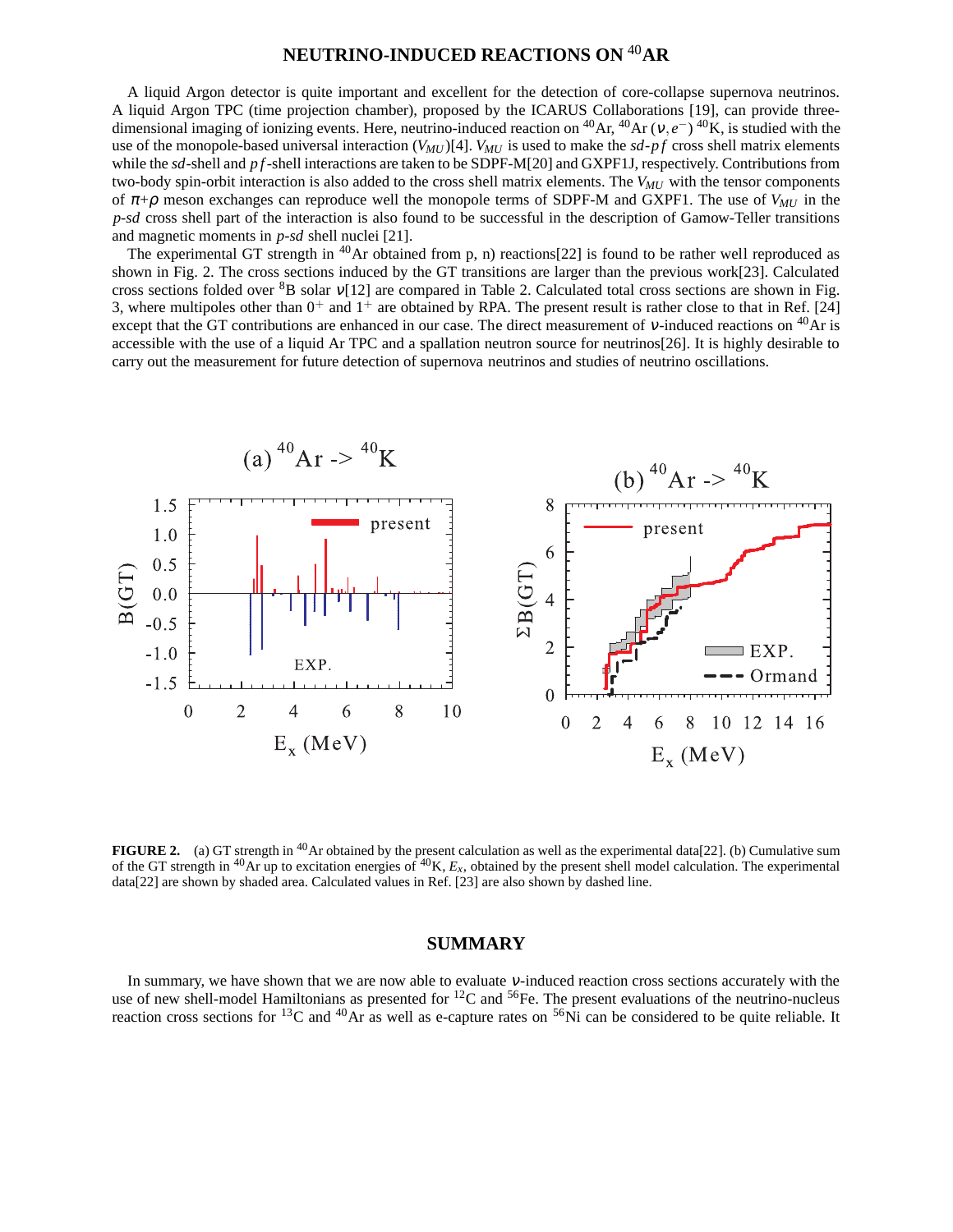**TABLE 2.** Calculated cross sections for  $^{40}$ Ar ( $v_e$ ,  $e^-$ )<sup>40</sup>K induced by solar <sup>8</sup>B neutrinos for the present interaction. Cross sections folded over the  ${}^{8}B$  neutrino spectrum [12] are given in unit of  $10^{-43}$  cm<sup>2</sup>. Cross sections in Ref. [23] are also given.

| Hamiltonian | GT.   | IA   | $\overline{\phantom{a}}$ GT+IA |
|-------------|-------|------|--------------------------------|
| present     | 11.95 | 2.10 | 14.05                          |
| Ref. [23]   | 7.70  | 3.80 | 11.50                          |



**FIGURE 3.** Calculated reaction cross sections for <sup>40</sup>Ar ( $v_e$ ,  $e^{-}$ ) <sup>40</sup>K in (a) linear and (b) logarithmic scales. Total cross section, cross sections for GT+IA, GT and other multipolarities are shown by solid, dashed, dash-two-dotted and dash-dotted curves, respectively[25].

is important to carry out accurate measurement of neutrino-induced reaction cross sections in various nuclear targets including argon[26], iron and lead[27] for future detection of supernova neutrinos as well as for studies of neutrino oscillations and element synthesis.

### **ACKNOWLEDGMENTS**

The author would like to thank M. Honma, T. Kajino, A. B. Balantekin, S. Chiba, T. Yoshida, K. Higashiyama and T. Otsuka for the collaborations of the present work. This work has been supported in part by Grants-in-Aid for Scientific Research (C) 22540290 of the MEXT of Japan.

### **REFERENCES**

1. T. Suzuki, R. Fujimoto, and T. Otsuka, *Phys. Rev.* C **67**, 044302 (2003).